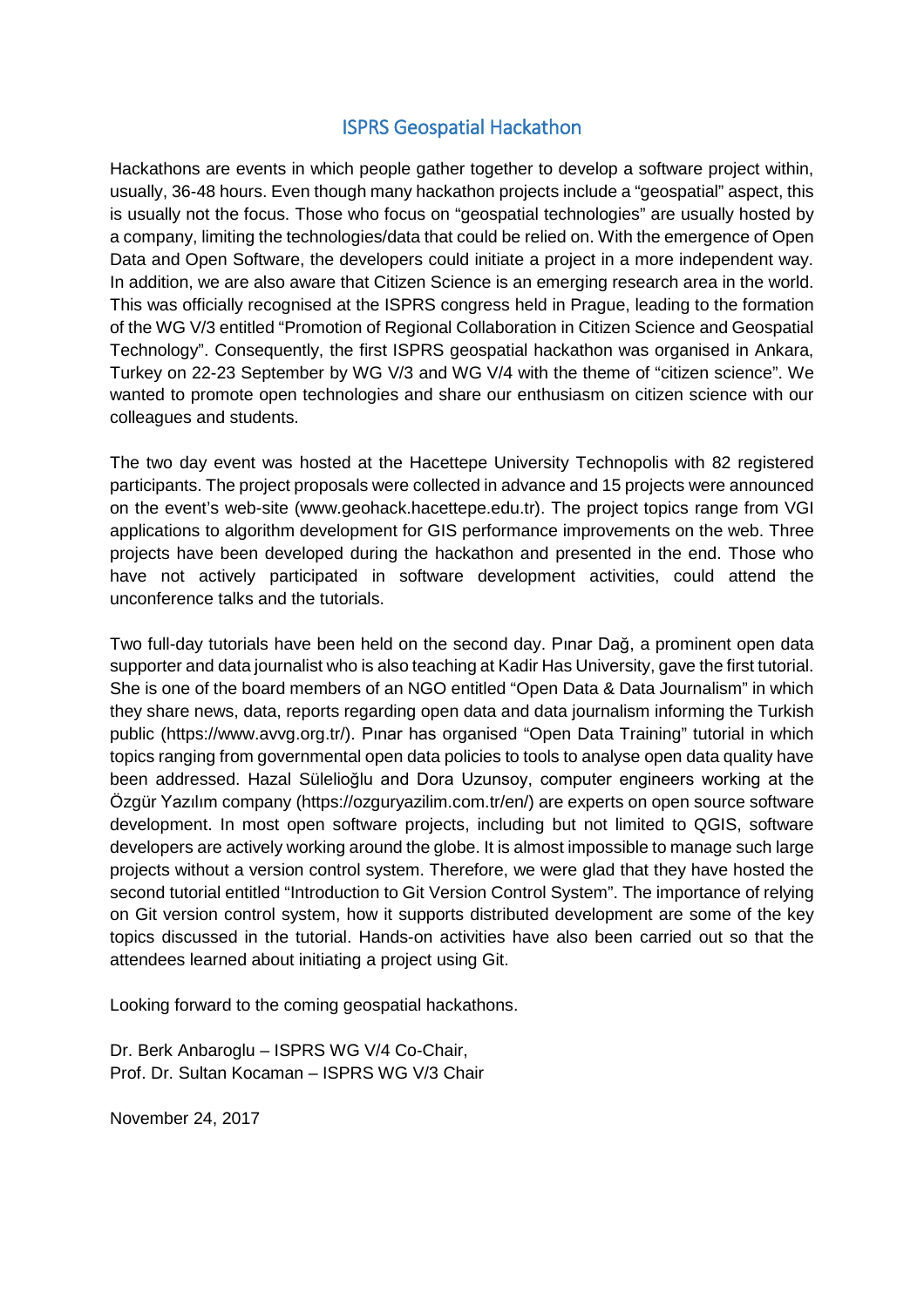

Figure 1 The 'hacker space' of the Geospatial Hackathon



Figure 2 First unconference: monitoring the water quality of Uzungöl, Turkey